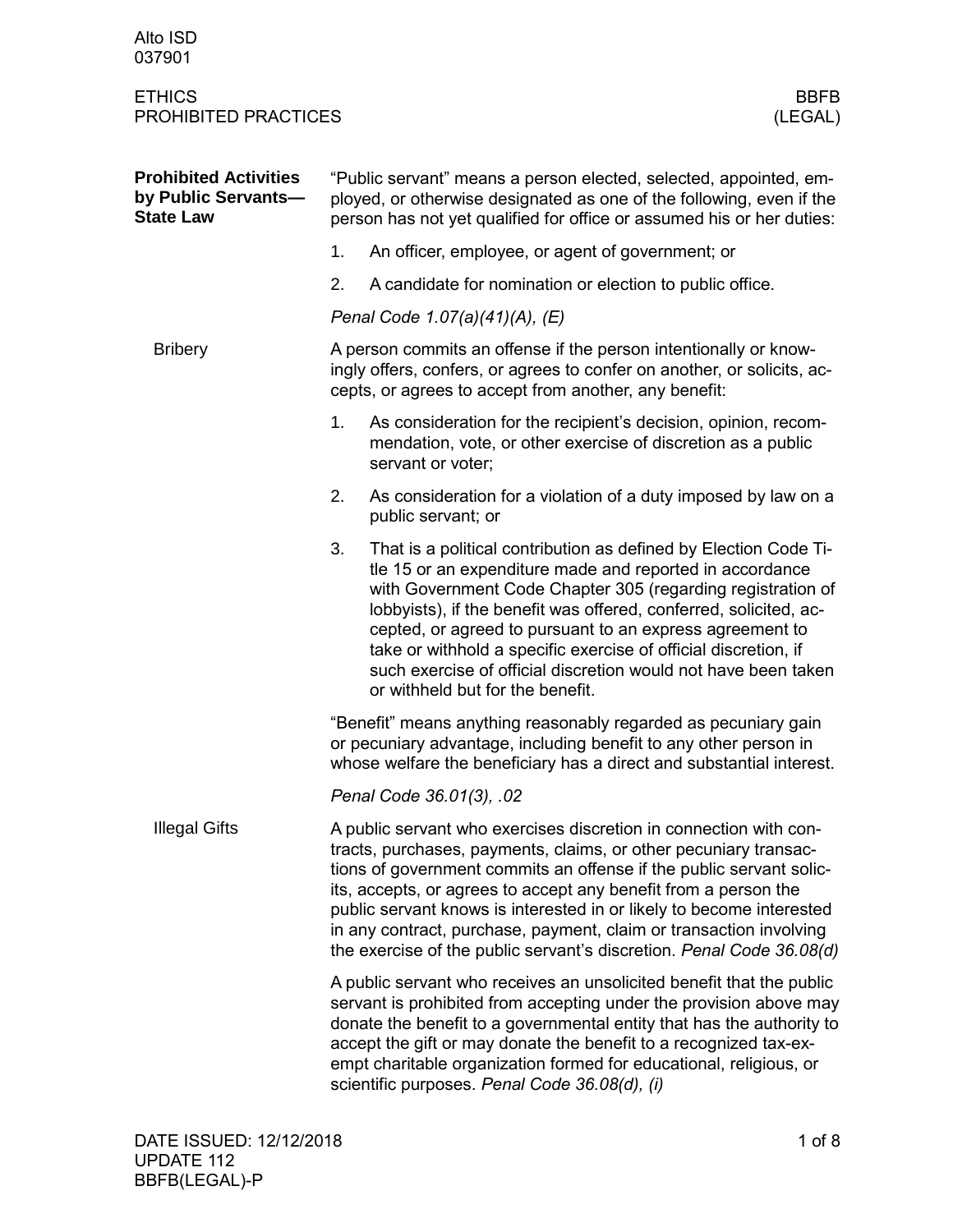| Exceptions                       | Illegal Gifts does not apply to: |                                                                                                                                                                                                                                                                                                                                                                                                                                                                                                                                                                                                                                                  |                                                                                                                                                                                                                                  |  |  |
|----------------------------------|----------------------------------|--------------------------------------------------------------------------------------------------------------------------------------------------------------------------------------------------------------------------------------------------------------------------------------------------------------------------------------------------------------------------------------------------------------------------------------------------------------------------------------------------------------------------------------------------------------------------------------------------------------------------------------------------|----------------------------------------------------------------------------------------------------------------------------------------------------------------------------------------------------------------------------------|--|--|
|                                  | 1.                               | A fee prescribed by law to be received by a public servant or<br>any other benefit to which the public servant is lawfully enti-<br>tled or for which the public servant gives legitimate considera-<br>tion in a capacity other than as a public servant;                                                                                                                                                                                                                                                                                                                                                                                       |                                                                                                                                                                                                                                  |  |  |
|                                  | 2.                               |                                                                                                                                                                                                                                                                                                                                                                                                                                                                                                                                                                                                                                                  | A gift or other benefit conferred on account of kinship or a per-<br>sonal, professional, or business relationship independent of<br>the official status of the recipient;                                                       |  |  |
|                                  | 3.                               |                                                                                                                                                                                                                                                                                                                                                                                                                                                                                                                                                                                                                                                  | A benefit to a public servant required to file a statement under<br>Government Code Chapter 572, or a report under Election<br>Code Title 15, that is derived from a function in honor or ap-<br>preciation of the recipient if: |  |  |
|                                  |                                  | a.                                                                                                                                                                                                                                                                                                                                                                                                                                                                                                                                                                                                                                               | The benefit and the source of any benefit in excess of<br>\$50 is reported in the statement; and                                                                                                                                 |  |  |
|                                  |                                  | b.                                                                                                                                                                                                                                                                                                                                                                                                                                                                                                                                                                                                                                               | The benefit is used solely to defray the expenses that<br>accrue in the performance of duties or activities in con-<br>nection with the office which are nonreimbursable by the<br>state or political subdivision;               |  |  |
|                                  | 4.                               |                                                                                                                                                                                                                                                                                                                                                                                                                                                                                                                                                                                                                                                  | A political contribution as defined by Election Code Title 15;                                                                                                                                                                   |  |  |
|                                  | 5.<br>6.                         |                                                                                                                                                                                                                                                                                                                                                                                                                                                                                                                                                                                                                                                  | An item with a value of less than \$50, excluding cash or a ne-<br>gotiable instrument as described by Business and Commerce<br>Code 3.104;                                                                                      |  |  |
|                                  |                                  |                                                                                                                                                                                                                                                                                                                                                                                                                                                                                                                                                                                                                                                  | An item issued by a governmental entity that allows the use of<br>property or facilities owned, leased, or operated by the gov-<br>ernmental entity; or                                                                          |  |  |
|                                  | 7.                               |                                                                                                                                                                                                                                                                                                                                                                                                                                                                                                                                                                                                                                                  | Food, lodging, transportation, or entertainment accepted as a<br>guest and, if the donee is required by law to report those<br>items, reported by the donee in accordance with that law.                                         |  |  |
|                                  |                                  | Penal Code 36.10                                                                                                                                                                                                                                                                                                                                                                                                                                                                                                                                                                                                                                 |                                                                                                                                                                                                                                  |  |  |
| Honoraria and<br><b>Expenses</b> |                                  | A public servant commits an offense if the public servant solicits,<br>accepts, or agrees to accept an honorarium in consideration for<br>services that the public servant would not have been requested to<br>provide but for the person's official position or duties. This provision<br>does not prohibit a public servant from accepting transportation<br>and lodging expenses or meals in connection with a conference or<br>similar event in which the public servant renders services, such as<br>addressing an audience or engaging in a seminar, to the extent<br>those services are more than merely perfunctory. Penal Code<br>36.07 |                                                                                                                                                                                                                                  |  |  |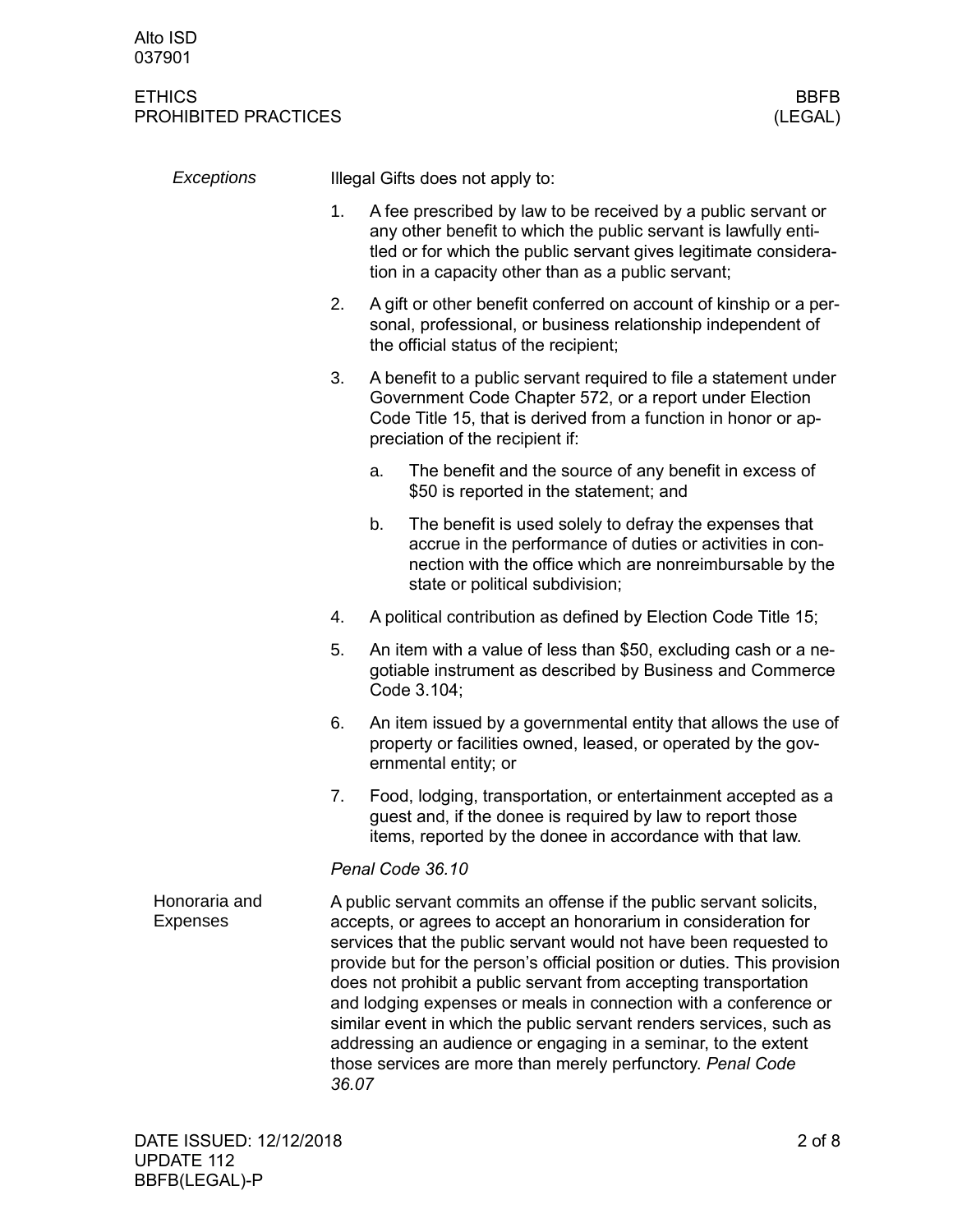### ETHICS BBFB PROHIBITED PRACTICES (LEGAL)

| Abuse of Official<br>Capacity                   | A public servant commits an offense if, with intent to obtain a bene-<br>fit or with intent to harm or defraud another, intentionally or know-<br>ingly violates a law relating to the office or employment, or misuses<br>government property, services, personnel, or any other thing of<br>value, belonging to the government that has come into the public<br>servant's custody by virtue of the person's office or employment.<br>Penal Code 39.02(a) |                                                                                                                                                                                                                                                                                                                          |  |  |
|-------------------------------------------------|------------------------------------------------------------------------------------------------------------------------------------------------------------------------------------------------------------------------------------------------------------------------------------------------------------------------------------------------------------------------------------------------------------------------------------------------------------|--------------------------------------------------------------------------------------------------------------------------------------------------------------------------------------------------------------------------------------------------------------------------------------------------------------------------|--|--|
|                                                 |                                                                                                                                                                                                                                                                                                                                                                                                                                                            | "Law relating to a public servant's office or employment" means a<br>law that specifically applies to a person acting in the capacity of a<br>public servant and that directly or indirectly imposes a duty on the<br>public servant or governs the conduct of the public servant. Penal<br>Code 39.01(1)                |  |  |
|                                                 |                                                                                                                                                                                                                                                                                                                                                                                                                                                            | "Misuse" means to deal with property contrary to:                                                                                                                                                                                                                                                                        |  |  |
|                                                 | 1.                                                                                                                                                                                                                                                                                                                                                                                                                                                         | An agreement under which the public servant holds the prop-<br>erty;                                                                                                                                                                                                                                                     |  |  |
|                                                 | 2.                                                                                                                                                                                                                                                                                                                                                                                                                                                         | A contract of employment or oath of office of a public servant;                                                                                                                                                                                                                                                          |  |  |
|                                                 | 3.                                                                                                                                                                                                                                                                                                                                                                                                                                                         | A law, including provisions of the General Appropriations Act<br>specifically relating to government property, that prescribes<br>the manner of custody or disposition of the property; or                                                                                                                               |  |  |
|                                                 | 4.                                                                                                                                                                                                                                                                                                                                                                                                                                                         | A limited purpose for which the property is delivered or re-<br>ceived.                                                                                                                                                                                                                                                  |  |  |
|                                                 |                                                                                                                                                                                                                                                                                                                                                                                                                                                            | Penal Code 39.01(2)                                                                                                                                                                                                                                                                                                      |  |  |
| <b>Official Oppression</b>                      | A public servant acting under color of the public servant's office or<br>employment commits an offense if the public servant intentionally<br>subjects another to sexual harassment.                                                                                                                                                                                                                                                                       |                                                                                                                                                                                                                                                                                                                          |  |  |
|                                                 | A public servant acts under color of the public servant's office or<br>employment if the person acts or purports to act in an official ca-<br>pacity or takes advantage of such actual or purported capacity.                                                                                                                                                                                                                                              |                                                                                                                                                                                                                                                                                                                          |  |  |
|                                                 |                                                                                                                                                                                                                                                                                                                                                                                                                                                            | "Sexual harassment" means unwelcome sexual advances, re-<br>quests for sexual favors, or other verbal or physical conduct of a<br>sexual nature, submission to which is made a term or condition of<br>a person's exercise or enjoyment of any right, privilege, power, or<br>immunity, either explicitly or implicitly. |  |  |
|                                                 |                                                                                                                                                                                                                                                                                                                                                                                                                                                            | Penal Code 39.03(a)(3), (b), (c)                                                                                                                                                                                                                                                                                         |  |  |
| <b>Misuse of Official</b><br><b>Information</b> |                                                                                                                                                                                                                                                                                                                                                                                                                                                            | A public servant commits an offense if, in reliance on information to<br>which the public servant has access by virtue of the person's office<br>or employment and that has not been made public, the person:                                                                                                            |  |  |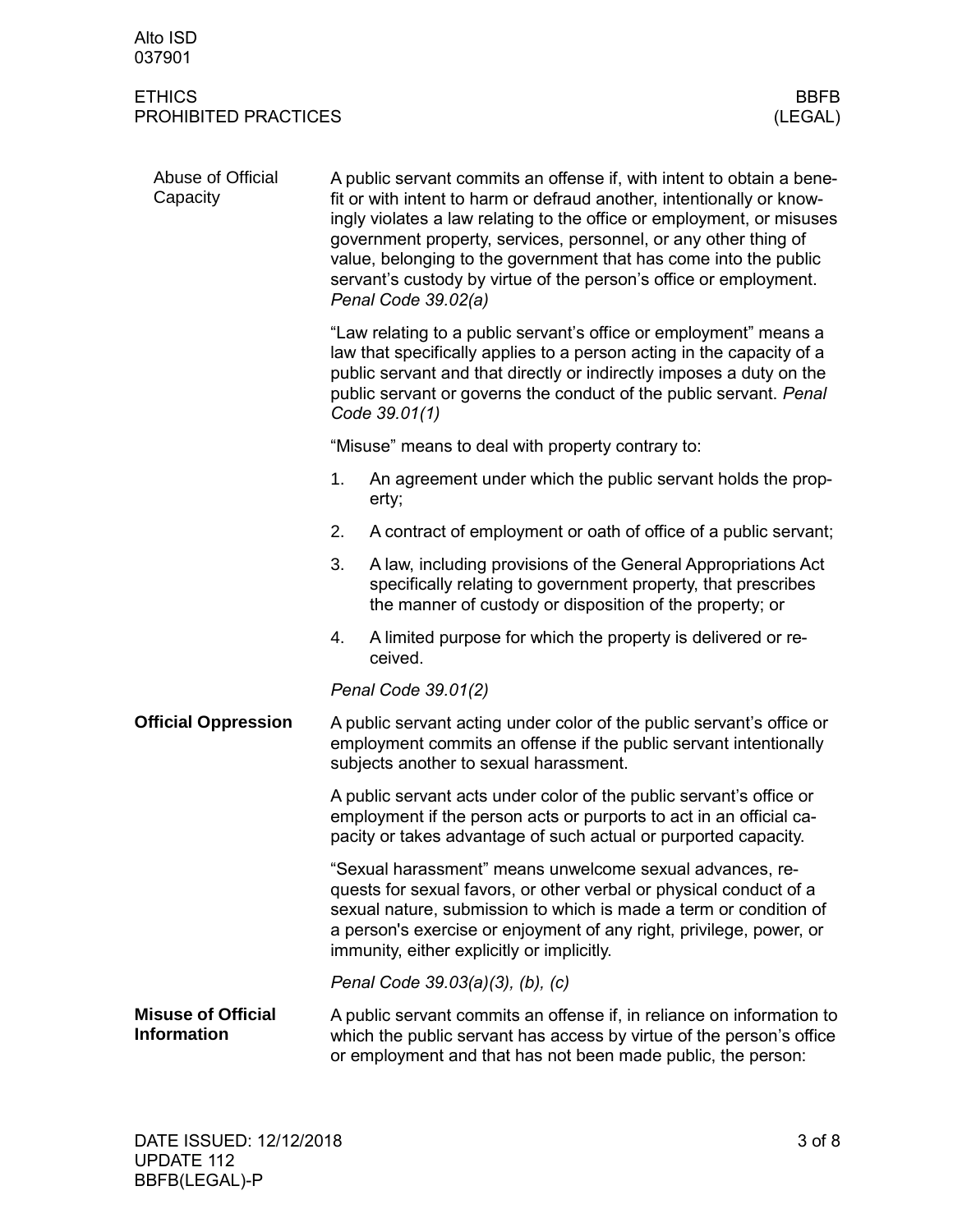|                 | 1.                       | Acquires or aids another to acquire a pecuniary interest in any<br>property, transaction, or enterprise that may be affected by<br>the information;                                                                                                                                       |
|-----------------|--------------------------|-------------------------------------------------------------------------------------------------------------------------------------------------------------------------------------------------------------------------------------------------------------------------------------------|
|                 | 2.                       | Speculates or aids another to speculate on the basis of the in-<br>formation; or                                                                                                                                                                                                          |
|                 | 3.                       | As a public servant, including as a school administrator, co-<br>erces another into suppressing or failing to report that infor-<br>mation to a law enforcement agency.                                                                                                                   |
|                 |                          | A public servant commits an offense if with intent to obtain a benefit<br>or with intent to harm or defraud another, the public servant dis-<br>closes or uses information for a nongovernmental purpose that:                                                                            |
|                 | 1.                       | The person has access to by means of the person's office or<br>employment; and                                                                                                                                                                                                            |
|                 | 2.                       | Has not been made public.                                                                                                                                                                                                                                                                 |
|                 |                          | "Information that has not been made public" means any information<br>to which the public does not generally have access, and that is pro-<br>hibited from disclosure under Government Code Chapter 552 (the<br>Public Information Act).                                                   |
|                 |                          | Penal Code 39.06(a), (b), (d)                                                                                                                                                                                                                                                             |
| <b>Nepotism</b> | if:                      | Except as provided by law, a public official may not appoint, con-<br>firm the appointment of, or vote for the appointment or confirmation<br>of the appointment of an individual to a position that is to be di-<br>rectly or indirectly compensated from public funds or fees of office |
|                 | 1.                       | The individual is related to the public official within the third<br>degree by consanguinity (blood) or within the second degree<br>by affinity (marriage); or                                                                                                                            |
|                 | 2.                       | The public official holds the appointment or confirmation au-<br>thority as a member of a local board and the individual is re-<br>lated to another member of the board within a prohibited de-<br>gree.                                                                                  |
|                 |                          | Gov't Code 573.002, .041 [See DBE]                                                                                                                                                                                                                                                        |
|                 | "Public official" means: |                                                                                                                                                                                                                                                                                           |
|                 | 1.                       | An officer of this state or of a district, county, municipality, pre-<br>cinct, school district, or other political subdivision of this state;<br><b>or</b>                                                                                                                               |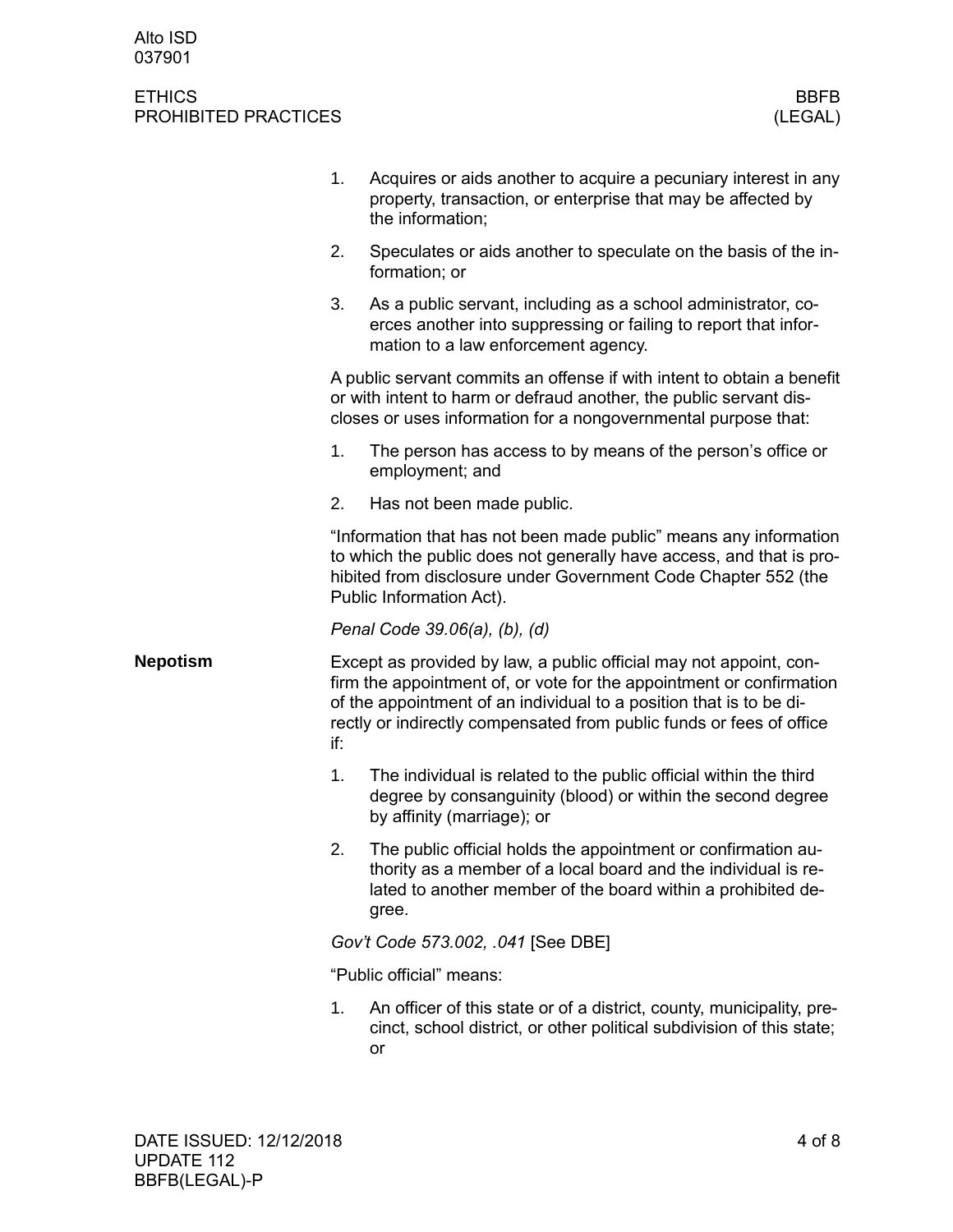|  |                                               | 2.                                                                                                                                                                                                                                                                           | An officer or member of a board of this state or of a district,<br>county, municipality, school district, or other political subdivi-<br>sion of this state.                                                                                                             |  |  |  |
|--|-----------------------------------------------|------------------------------------------------------------------------------------------------------------------------------------------------------------------------------------------------------------------------------------------------------------------------------|--------------------------------------------------------------------------------------------------------------------------------------------------------------------------------------------------------------------------------------------------------------------------|--|--|--|
|  |                                               | Gov't Code 573.001(3)                                                                                                                                                                                                                                                        |                                                                                                                                                                                                                                                                          |  |  |  |
|  |                                               | The nepotism law governs the hiring of an individual, whether the<br>individual is hired as an employee or an independent contractor.<br>Atty. Gen. Op. DM-76 (1992)                                                                                                         |                                                                                                                                                                                                                                                                          |  |  |  |
|  |                                               | A public official may not approve an account or draw or authorize<br>the drawing of a warrant or order to pay the compensation of an in-<br>eligible individual if the official knows the individual is ineligible.<br>Gov't Code 573.083                                    |                                                                                                                                                                                                                                                                          |  |  |  |
|  | Counties with<br>Population<br>35,000 or More | If, under the district's employment policy [see DC], the board dele-<br>gates to a superintendent the final authority to select district per-<br>sonnel:                                                                                                                     |                                                                                                                                                                                                                                                                          |  |  |  |
|  |                                               | 1.                                                                                                                                                                                                                                                                           | The superintendent is a public official for the purposes of the<br>nepotism prohibitions of Government Code Chapter 573 only<br>with respect to a decision made under that delegation of au-<br>thority; and                                                             |  |  |  |
|  |                                               | 2.                                                                                                                                                                                                                                                                           | Each member of the board remains subject to the nepotism<br>prohibitions with respect to all district employees.                                                                                                                                                         |  |  |  |
|  |                                               | For purposes of this provision, a person hired by a district before<br>September 1, 2007, is considered to have been in continuous em-<br>ployment [see DBE] and is not prohibited from continuing employ-<br>ment with the district subject to the abstention requirements. |                                                                                                                                                                                                                                                                          |  |  |  |
|  |                                               | Education Code 11.1513(f), (h)                                                                                                                                                                                                                                               |                                                                                                                                                                                                                                                                          |  |  |  |
|  | Counties with<br><b>Population Less</b>       | The provisions at Counties with Population 35,000 or More do not<br>apply to a district that is located:                                                                                                                                                                     |                                                                                                                                                                                                                                                                          |  |  |  |
|  | Than 35,000                                   | 1.                                                                                                                                                                                                                                                                           | Wholly in a county with a population of less than 35,000; or                                                                                                                                                                                                             |  |  |  |
|  |                                               | 2.                                                                                                                                                                                                                                                                           | In more than one county, if the county in which the largest<br>portion of district territory is located has a population of less<br>than 35,000.                                                                                                                         |  |  |  |
|  |                                               | Education Code 11.1513(g)                                                                                                                                                                                                                                                    |                                                                                                                                                                                                                                                                          |  |  |  |
|  |                                               |                                                                                                                                                                                                                                                                              | A member of a board that has delegated to the superintendent final<br>authority for personnel selection is not a public official with appoint-<br>ment authority for purposes of the nepotism prohibitions of Govern-<br>ment Code 573.041. Atty. Gen. Op. GA-123 (2003) |  |  |  |
|  |                                               |                                                                                                                                                                                                                                                                              |                                                                                                                                                                                                                                                                          |  |  |  |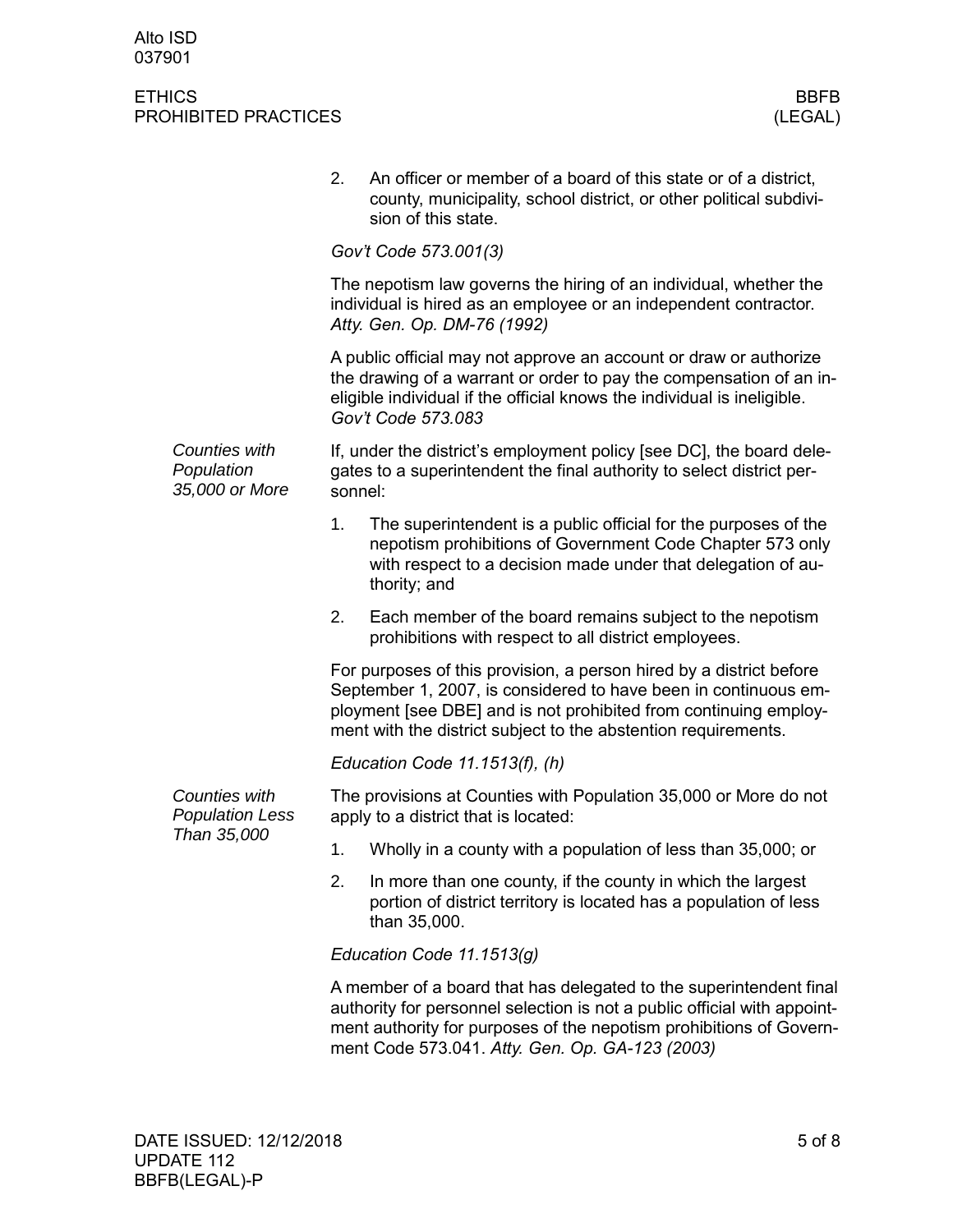| Alto ISD<br>037901                                                        |                                                                                                                                                                                                                                                                                                                                                                                                                                                                                                                                                                        |  |  |  |
|---------------------------------------------------------------------------|------------------------------------------------------------------------------------------------------------------------------------------------------------------------------------------------------------------------------------------------------------------------------------------------------------------------------------------------------------------------------------------------------------------------------------------------------------------------------------------------------------------------------------------------------------------------|--|--|--|
| <b>ETHICS</b><br>PROHIBITED PRACTICES                                     | <b>BBFB</b><br>(LEGAL)                                                                                                                                                                                                                                                                                                                                                                                                                                                                                                                                                 |  |  |  |
|                                                                           | With respect to renewed contracts, however, board members may<br>be the relevant public officials for nepotism purposes. Atty. Gen.<br>Op. GA-177 (2004)                                                                                                                                                                                                                                                                                                                                                                                                               |  |  |  |
| <b>Former Board</b><br><b>Member Employment</b>                           | A trustee of a district may not accept employment with the district<br>until the first anniversary of the date the trustee's membership on<br>the board ends. Education Code 11.063                                                                                                                                                                                                                                                                                                                                                                                    |  |  |  |
| Incompatibility of<br><b>Office</b>                                       | The common law rule of incompatibility prohibits one person from<br>holding two offices if the duties are in conflict or if one is subordi-<br>nate to the other. Offices are legally incompatible when the faithful<br>and independent exercise of one would necessarily interfere with<br>the faithful and independent exercise of the other. Thomas v. Aber-<br>nathy County Line Indep. Sch. Dist., 290 S.W. 152 (Tex. Comm.<br>App. 1927); Turner v. Trinity Indep. Sch. Dist., 700 S.W.2d 1 (Tex.<br>Ct. App. 1983); Atty. Gen. Op. JM-634 (1987), MW-450 (1982) |  |  |  |
| <b>Instructional</b><br><b>Materials Violations</b><br><b>Rebates</b>     | A trustee commits an offense if the trustee receives any commis-<br>sion or rebate on any instructional materials or technological equip-<br>ment used in the schools with which the trustee is associated.                                                                                                                                                                                                                                                                                                                                                            |  |  |  |
| <b>Gifts</b>                                                              | A trustee commits an offense if the trustee accepts a gift, favor, or<br>service that:                                                                                                                                                                                                                                                                                                                                                                                                                                                                                 |  |  |  |
|                                                                           | 1.<br>Is given to the person or the person's school;                                                                                                                                                                                                                                                                                                                                                                                                                                                                                                                   |  |  |  |
|                                                                           | 2.<br>Might reasonably tend to influence a trustee in the selection of<br>instructional material or technological equipment; and                                                                                                                                                                                                                                                                                                                                                                                                                                       |  |  |  |
|                                                                           | 3.<br>Could not be lawfully purchased with state instructional mate-<br>rials funds.                                                                                                                                                                                                                                                                                                                                                                                                                                                                                   |  |  |  |
|                                                                           | "Gift, favor, or service" does not include staff development, in-ser-<br>vice, or teacher training; or ancillary materials, such as maps or<br>worksheets, that convey information to the student or otherwise<br>contribute to the learning process.                                                                                                                                                                                                                                                                                                                  |  |  |  |
|                                                                           | Education Code 31.152                                                                                                                                                                                                                                                                                                                                                                                                                                                                                                                                                  |  |  |  |
| <b>Free Materials</b>                                                     | A person commits an offense if the person knowingly violates any<br>law providing for the purchase or distribution of free instructional<br>materials for the public schools. Education Code 31.153                                                                                                                                                                                                                                                                                                                                                                    |  |  |  |
| <b>Prohibited Activities</b><br>by Public Servants-<br><b>Federal Law</b> | "Public official" includes a person acting for or on behalf of the<br>United States, or any department, agency, or branch thereof, in any<br>official function, under or by authority of any such department,                                                                                                                                                                                                                                                                                                                                                          |  |  |  |
| Bribery-General                                                           | agency, or branch of government. The term includes any person<br>who has been nominated or appointed to be a public official, or has<br>been officially informed that such person will be so nominated or<br>appointed. 18 U.S.C. 201(a); Dixson v. U.S., 465 U.S. 482, 499<br>(1984) ("To be a public official under section 201(a), an individual                                                                                                                                                                                                                    |  |  |  |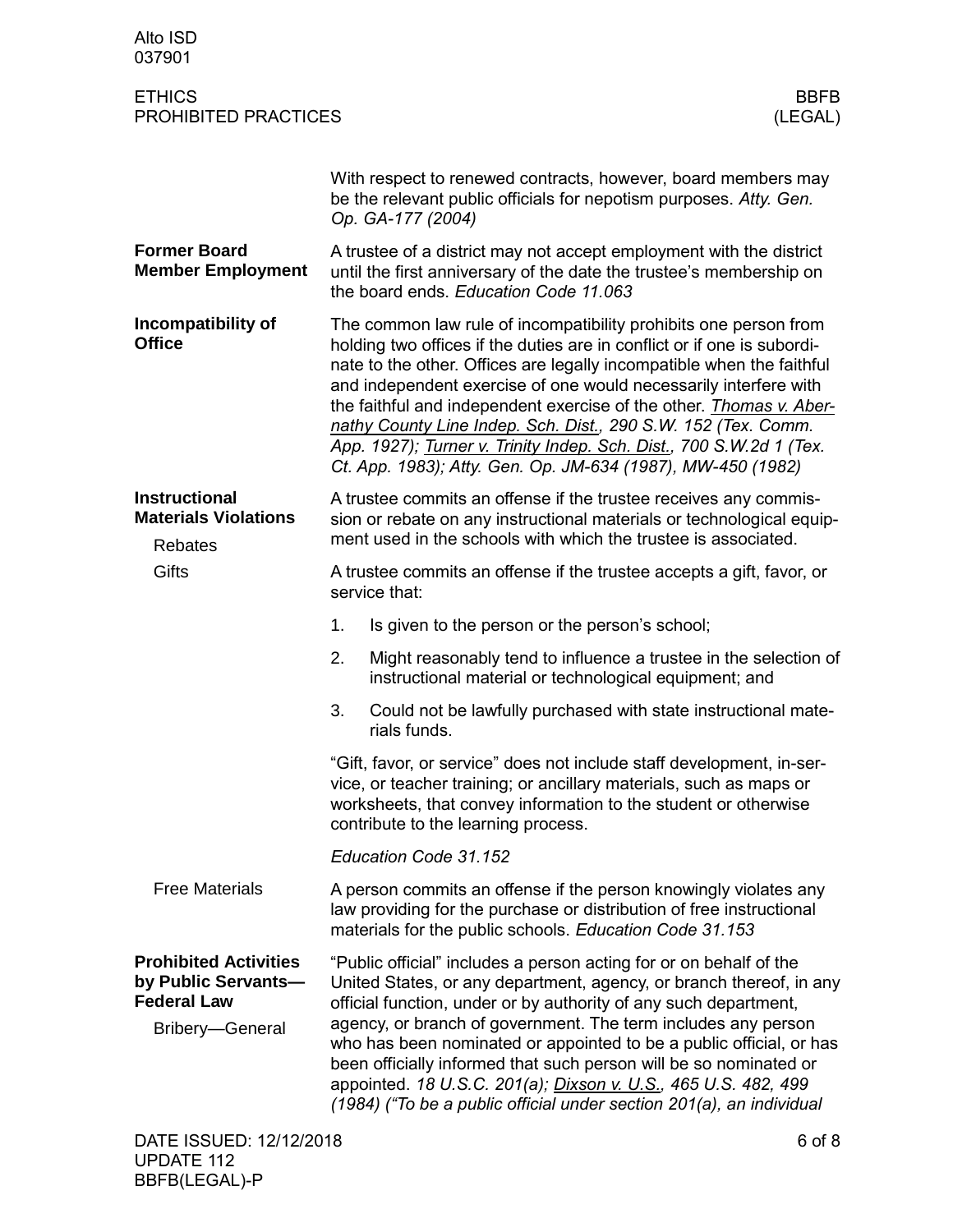|                                                                                                                                                                                                                                                                                                                                                                                                                                      |    | must possess some degree of official responsibility for carrying out<br>a federal program or policy."); U.S. v. Franco, 632 F.3d 880 (5th                                                         |  |  |
|--------------------------------------------------------------------------------------------------------------------------------------------------------------------------------------------------------------------------------------------------------------------------------------------------------------------------------------------------------------------------------------------------------------------------------------|----|---------------------------------------------------------------------------------------------------------------------------------------------------------------------------------------------------|--|--|
| A public official commits an offense if the public official, directly or<br>indirectly, corruptly demands, seeks, receives, accepts, or agrees<br>to receive or accept anything of value personally or for any other<br>person or entity, in return for:                                                                                                                                                                             |    |                                                                                                                                                                                                   |  |  |
| 1.                                                                                                                                                                                                                                                                                                                                                                                                                                   |    | Being influenced in the performance of any official act;                                                                                                                                          |  |  |
| 2.                                                                                                                                                                                                                                                                                                                                                                                                                                   |    | Being influenced to commit or aid in committing, or to collude<br>in, or allow, any fraud, or make opportunity for the commis-<br>sion of any fraud, on the United States; or                     |  |  |
| 3.                                                                                                                                                                                                                                                                                                                                                                                                                                   |    | Being induced to do or omit to do any act in violation of the of-<br>ficial duty of such official or person.                                                                                      |  |  |
| 18 U.S.C. 201(b)(2)                                                                                                                                                                                                                                                                                                                                                                                                                  |    |                                                                                                                                                                                                   |  |  |
| "Agent" means a person authorized to act on behalf of another per-<br>son or a government and, in the case of a government, includes a<br>servant or employee, and a partner, director, officer, manager, and<br>representative.                                                                                                                                                                                                     |    |                                                                                                                                                                                                   |  |  |
| "Government agency" means a subdivision of the executive, legis-<br>lative, judicial, or other branch of government, including a depart-<br>ment, independent establishment, commission, administration, au-<br>thority, board, and bureau, and a corporation or other legal entity<br>established, and subject to control, by a government or govern-<br>ments for the execution of a governmental or intergovernmental<br>program. |    |                                                                                                                                                                                                   |  |  |
| If a district receives, in any one year period, benefits in excess of<br>\$10,000 under a federal program involving a grant, contract, sub-<br>sidy, loan, guarantee, insurance, or other form of federal assis-<br>tance, an agent of the district commits an offense if the agent:                                                                                                                                                 |    |                                                                                                                                                                                                   |  |  |
| 1.                                                                                                                                                                                                                                                                                                                                                                                                                                   |    | Embezzles, steals, obtains by fraud, or otherwise without au-<br>thority knowingly converts to the use of any person other than<br>the rightful owner or intentionally misapplies, property that: |  |  |
|                                                                                                                                                                                                                                                                                                                                                                                                                                      | a. | Is valued at \$5,000 or more, and                                                                                                                                                                 |  |  |
|                                                                                                                                                                                                                                                                                                                                                                                                                                      | b. | Is owned by, or is under the care, custody, or control of<br>the district; or                                                                                                                     |  |  |
| 2.                                                                                                                                                                                                                                                                                                                                                                                                                                   |    | Corruptly solicits or demands for the benefit of any person, or<br>accepts or agrees to accept, anything of value from any per-<br>son, intending to be influenced or rewarded in connection with |  |  |
|                                                                                                                                                                                                                                                                                                                                                                                                                                      |    | Cir. 2011)                                                                                                                                                                                        |  |  |